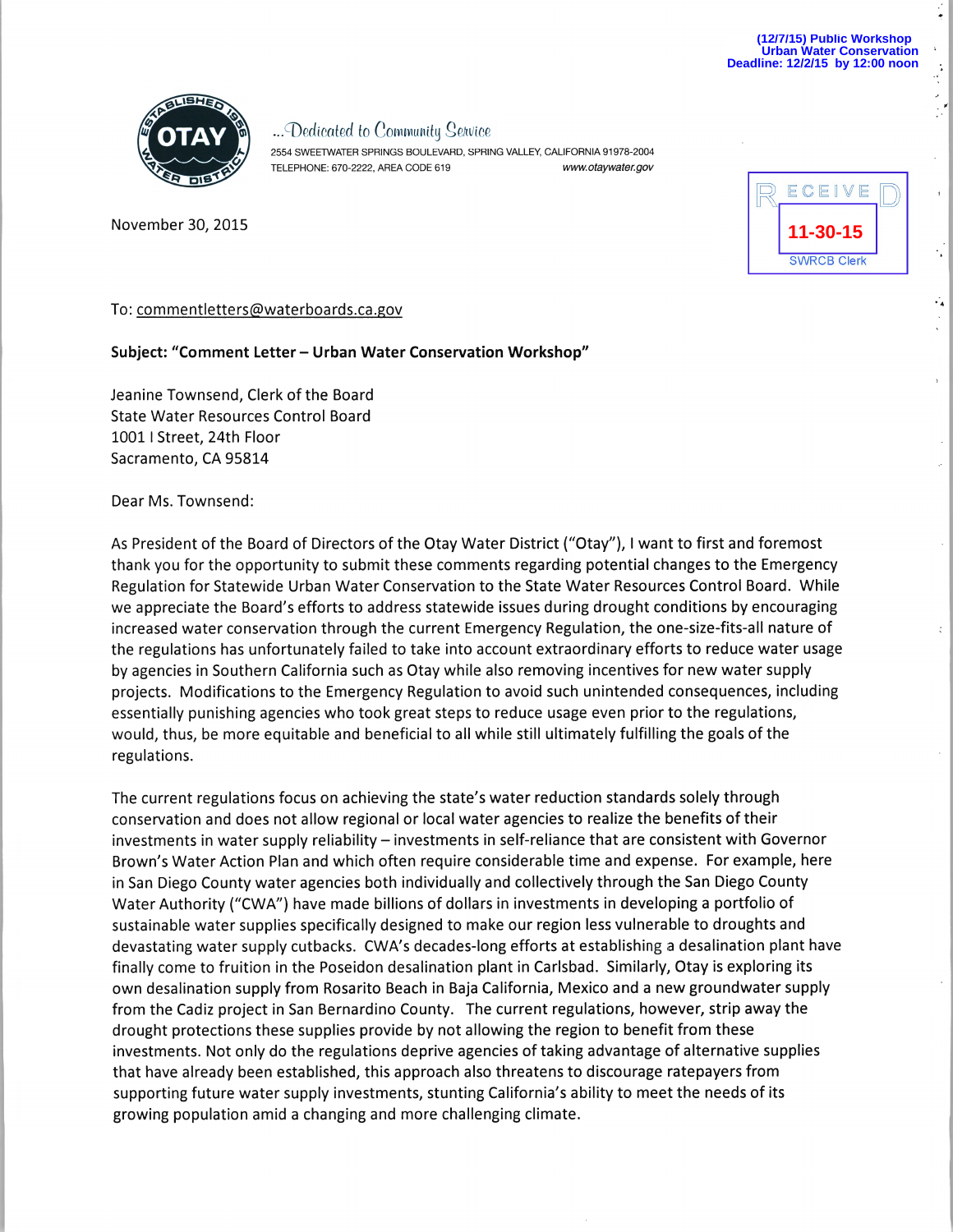Just as the regulations approach fails to take into account efforts at drought-proof supplies, it also more generally fails to acknowledge the differing supply situation of different regions. Because of years of efforts in both decreasing usage by conservation, increasing storage, and developing alternative supplies such as those discussed above, the San Diego region is in a drastically different supply situation than many other parts of the state. The more local, drought-proof supplies the San Diego region develops, the less water it is required to acquire from the Metropolitan Water District and the more pressure it takes off of the Bay Delta. The benefits of such supplies are evident. One of the reasons that San Diego is in such a good supply position is years of reduced usage by customers throughout the region. Otay users, for instance, have reduced their usage to only 71.9 gallons per capita per day, among the lowest per capita usage in the state. Despite such great reductions, however, Otay's customers have been arbitrarily asked to further reduce their usage even while they worked hard to put themselves in a better water position.

The impacts of such forced reductions will be felt long-term. For instance, the imposition of demand reduction targets as the state's primary drought response places California at a competitive disadvantage in terms of business attraction and business expansion. Businesses are unlikely to relocate to or expand their businesses in California under prolonged water use reduction mandates that ignore the availability of sustainable water supplies to meet our state's economic needs. These businesses and industries need to be convinced that the state is doing everything in its power to develop new and drought-resilient water supplies to serve their businesses. One of the things the state can do now is amend the regulation to provide credits for new supply development.

The Emergency Regulation has also contributed to rising water rates for residents and businesses, as local water agencies are forced to meet their revenue requirements on lower sales. Such rising rates have created a palpable level of frustration for all ratepayers who are upset by the concept of "paying more for using less," particularly ratepayers who have been reducing their usage for years. Such sentiments could undermine public support for ongoing conservation and continued investment in sustainable water supplies and infrastructure.

Finally, the regulations are threatening property values by leading to dead, unsightly landscapes, causing the removal of beneficial mature trees, and inhibiting efforts to re-landscape dead lawns with watersmart plants, which require irrigation to establish even though they reduce overall water use in the long term and also provide aesthetic and environmental benefits. Without healthy landscapes, soil erosion and stormwater runoff will increase, wildlife habitat will decrease and the urban heat island effect will intensify. Again, after years of reducing usage in prudent, economical ways, the additional reductions called for by the regulations left many customers with no choice but to take drastic measures such as permanently removing lawns, which seems like an easy fix but can have some of the negative consequences discusses herein.

While the intentions of the Emergency Regulation are commendable, the rigid approach and its unintended consequences require reconsideration. In particular, it is critical to maximize the water reliability benefits of drought-resilient and sustainable water supplies, such as the Carlsbad Desalination Project discussed above, during drought conditions to help support California's economy and quality of life. It is for this reason that we support modifications to the Emergency Regulation to allow water agencies to meet reduction targets through a combination of conservation and sustainable drinking water supplies, such as desalination, potable reuse and long-term transfers of conserved water. This is a more balanced, more flexible approach to drought management which will help save water now, given our current supply challenge, and better prepare California for future droughts. Moreover, and